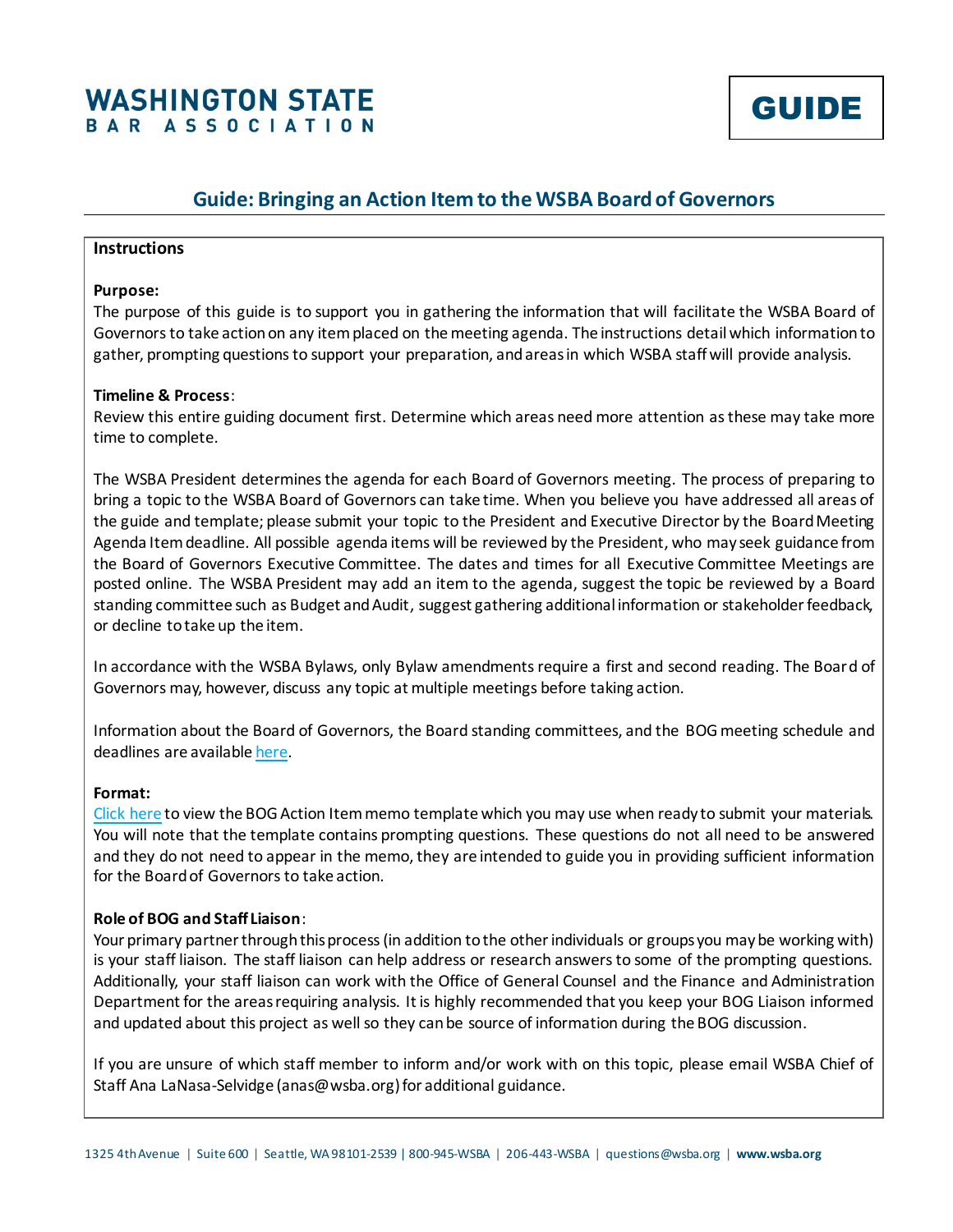Provided below is more detailed information regarding the various areas to be addressed in your memo including: *Introduction, Background, Stakeholder Input, Risk Analysis, Fiscal Analysis* and *Attachments*.

## Introduction

Summarize the problem and the proposed solution in the first paragraph(s). Please be as concise as possible.

*Prompting Questions: What is the problem we are trying to solve? How is the solution expected to solve the problem? What does success look like and how will we measure it? What are the suggested next steps?*

#### Background

Provide the procedural background as well as any supporting data or information in this section*.* 

#### *Prompting Questions:*

*Describe the proposing entity and any relevant policies, procedures, rules or court orders that impact this decision or grant authority to take action.* 

*Has the request recently come to the Board? If so, what has been done since then? Did the Board request additional information or stakeholder input? If so, how was the addressed and how has the proposal changed? Historically, has WSBA ever taken a position on this issue/had a program to address this? What was it? Has anything changed since then?*

*How did you learn about the problem? What data or information supports the existence of a problem? What steps have been taken to arrive at the proposed solution? Were any alternative solutions considered and why were they rejected?*

*Have you considered the issue through an equity lens? How has that informed you understanding of the problem and/or the proposed solution?*

*Any barriers to the proposed solution? How will they be addressed?*

## Stakeholder Input

Summarize the outreach to and response from stakeholders in this section. When conducting stakeholder analysis, consider groups who will be impacted by the outcome, may want to influence the outcome and who may be a proponent or opponent to the topic.

## WSBA Risk Analysis

This section will contain information provided by the Office of General Counsel (OGC), with input from the proposing entity of individual. When ready, a staff liaison can email OGC a request for a risk analysis. This request should contain your initial responses to the following questions (also listed above in the *Introduction*  and *Background* prompting questions).

- 1. What is the problem we are trying to solve?
- 2. How is the solution expected to solve the problem?
- 3. Has the request recently come to the Board? If so, what has been done since then? Did the Board request additional information or stakeholder input? If so, how was the addressed and how has the proposal changed?